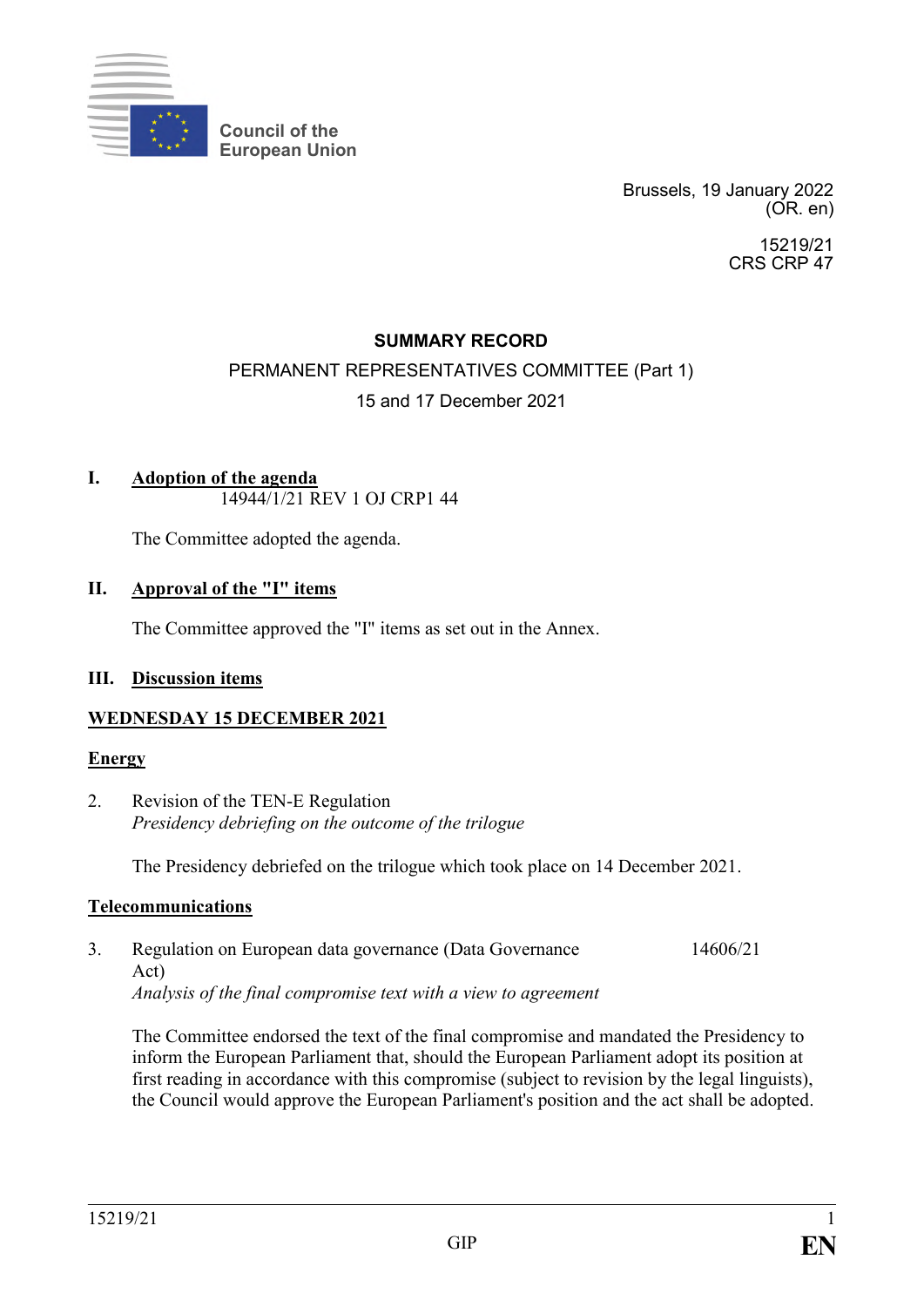4. Regulation on roaming on public mobile communications networks within the Union *Analysis of the final compromise text with a view to agreement* 14840/21

The Committee endorsed the text of the final compromise and mandated the Presidency to inform the European Parliament that, should the European Parliament adopt its position at first reading in accordance with this compromise (subject to revision by the legal linguists), the Council would approve the European Parliament's position and the act shall be adopted.

# **Health**

5. Council Regulation on the emergency framework regarding medical countermeasures *Preparation for a political agreement* 14849/21

The Committee discussed the item and agreed to revert.

# **FRIDAY 17 DECEMBER 2021**

# **Employment and Social Policy**

- 6. Revision of Directive on carcinogens and mutagens at work (fourth batch) *Presidency debriefing on the outcome of the trilogue* The Presidency debriefed on the trilogue which took place on 15 December 2021.
- 7. Revision of Regulations on coordination of social security systems (883/04 and 987/09) *Presidency debriefing on the outcome of the trilogue*

The Presidency debriefed on the trilogue which took place on 16 December 2021.

# **Health**

5. (continuation) Council Regulation on the emergency framework regarding medical countermeasures *Preparation for a political agreement* 15110/21

The Committee prepared the item for a political agreement.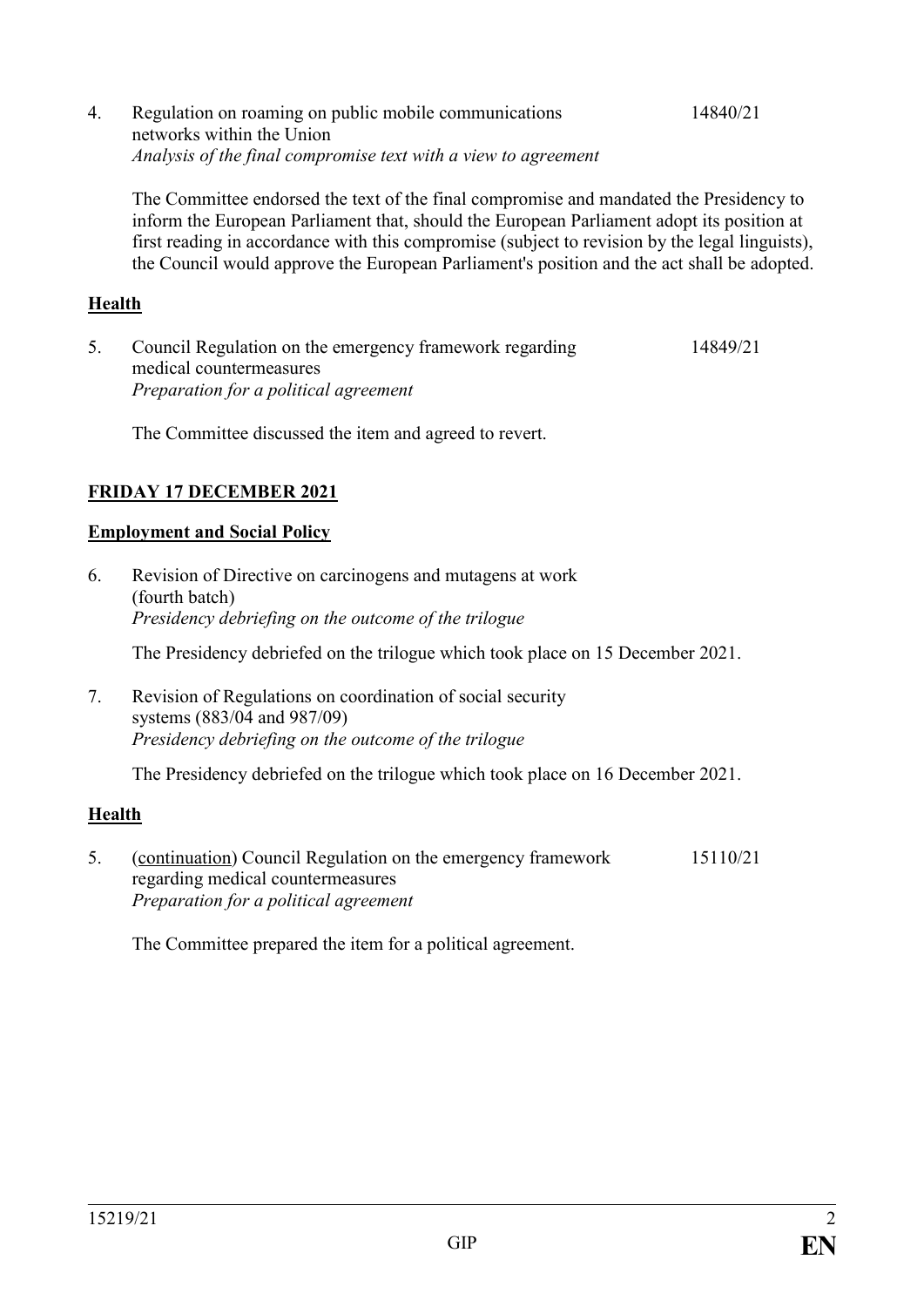## Statement by Bulgaria

"The Government of the Republic of Bulgaria supports the efforts to put in place a framework of measures to be activated in case of a public health emergency by enabling the Member States and the Union to take the necessary measures for a sufficient and timely availability and supply of crisis-relevant medical countermeasures.

Bulgaria considers that the Slovenian Presidency has improved subtstantially the initial text of the proposal for a Council Regulation. Still, the text remains partially unclear, showing signs of fragility and ambiguity, when it comes to elements concerning the organisation and delivery of health services and medical care: a domain, which is exclusive national competence, as provided for in Art. 168 (7) of the Treaty on the Functioning of the European Union. This goes in particular for actitivies at EU level, which can directly impact the financial sustainability and all related activities for coordination and governance of the health preparedness and response.

When it comes to Article 7, there is still a need for adequate mechanisms for control by *each* Member State. This includes sufficients possibilties to amend the draft texts of the agreements, negotiated at EU level, so that public interest is defended in an optimal way, liability arrangements support public trust and encourage responsibility of the manufacturers, and Member States have at disposal legal means to effectively defend their rights. In our view in that sense the proposal does not entirely reflect the lessons learned from the ongoing crisis with COVID-19, in particular the experiences with advance purchase agreements and purchase agreements for vaccines. We do hope that at the stage of implementation this legal act will turn into instrument, which safeguards also the interests of Member States with lower GDP and that a surplus of vaccines, such as the current one in EUMS shall be prevented in the context of future joint procurements of any medical countermeasures at EU level.

In view of these considerations, the Republic of Bulgaria will implement the Regulation within the Union competences as laid down in the primary law of the European Union, with the key aim to ensure that future process of purchasing is based on transparency, trust, priority for public interests and patients' health."

# **IV. Any other business**

# **COREPER (PART 1)**

None.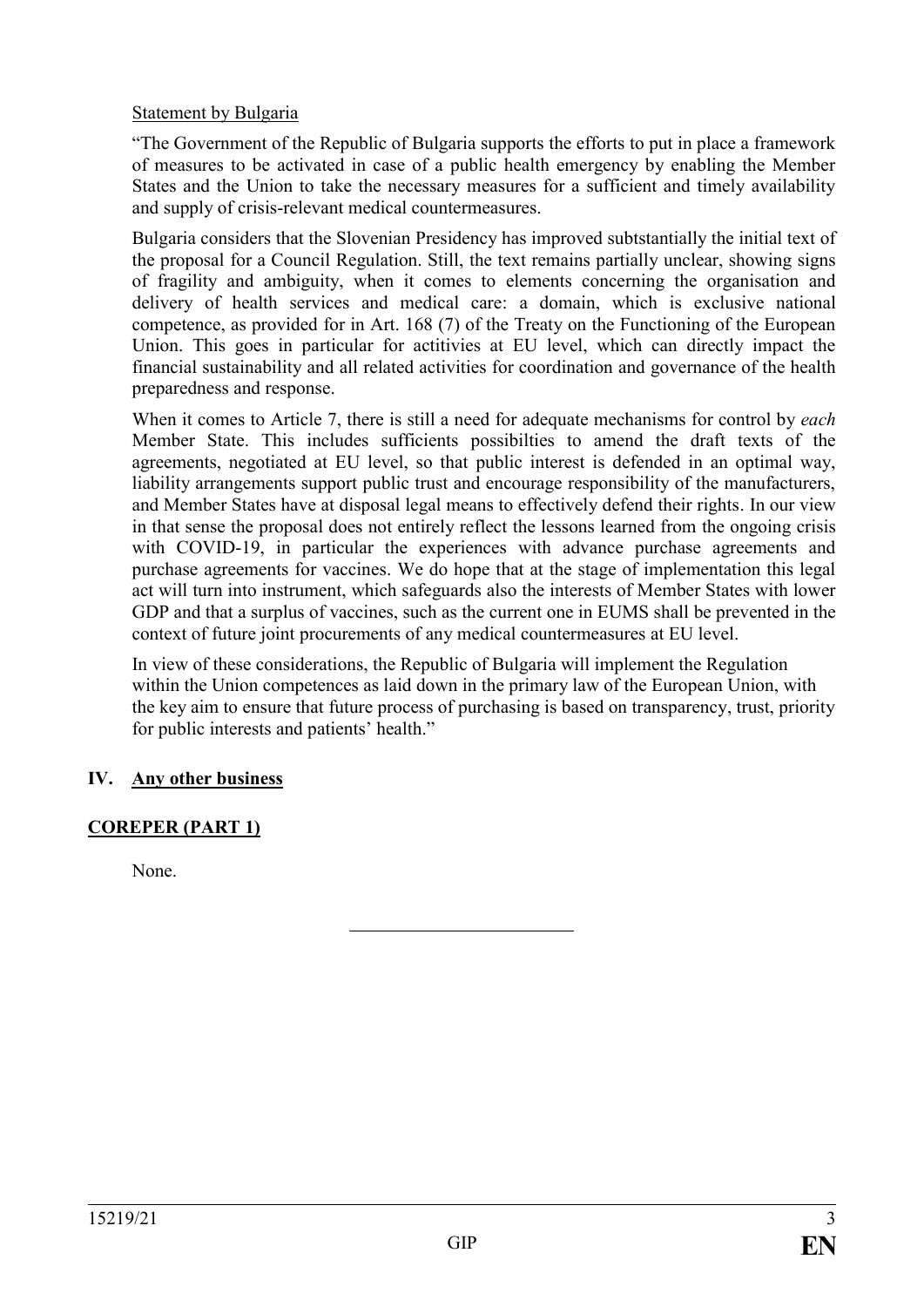## **ANNEX**

# **"I" items approved**

# **Institutional Affairs**

# **Written questions**

| 8.  | Replies to questions for written answer submitted to the Council<br>by Members of the European Parliament<br>Adoption by silence procedure                                                                             | 14842/21<br>PE-QE                        |
|-----|------------------------------------------------------------------------------------------------------------------------------------------------------------------------------------------------------------------------|------------------------------------------|
|     | Klemen Grošelj (Renew)<br>"Access to EU Council non-paper on borders in the Western<br>Balkans"                                                                                                                        | 14216/21                                 |
|     | <b>Other</b>                                                                                                                                                                                                           |                                          |
| 9.  | List of Working Parties and Committees which will be officially<br>organised in France under the French Presidency (first half of<br>2022)<br>Information note for the Permanent Representatives Committee<br>(Part I) | 14900/21<br><b>POLGEN</b>                |
| 10. | Attendance of a third party at the Working Party on the<br>Environment on 6 January 2022<br>Approval                                                                                                                   | 14815/21<br><b>ENV</b>                   |
| 11. | Attendance of third parties at the informal videoconference of<br>the members of the Working Party on Judicial Cooperation in<br>Criminal matters (COPEN) on 20 December 2021<br>Approval                              | 14678/21<br><b>COPEN</b>                 |
| 12. | Attendance of a third party at the informal videoconference of<br>the members of the Law Enforcement Working Party (Police) on<br>20 December 2021<br>Approval                                                         | 14841/21<br><b>ENFOPOL</b>               |
| 13. | Attendance of a third party at an informal breakfast meeting of<br>the members of the Political and Security Committee on<br>17 December 2021<br>Approval                                                              | 14956/21<br><b>COPS</b><br><b>POLMIL</b> |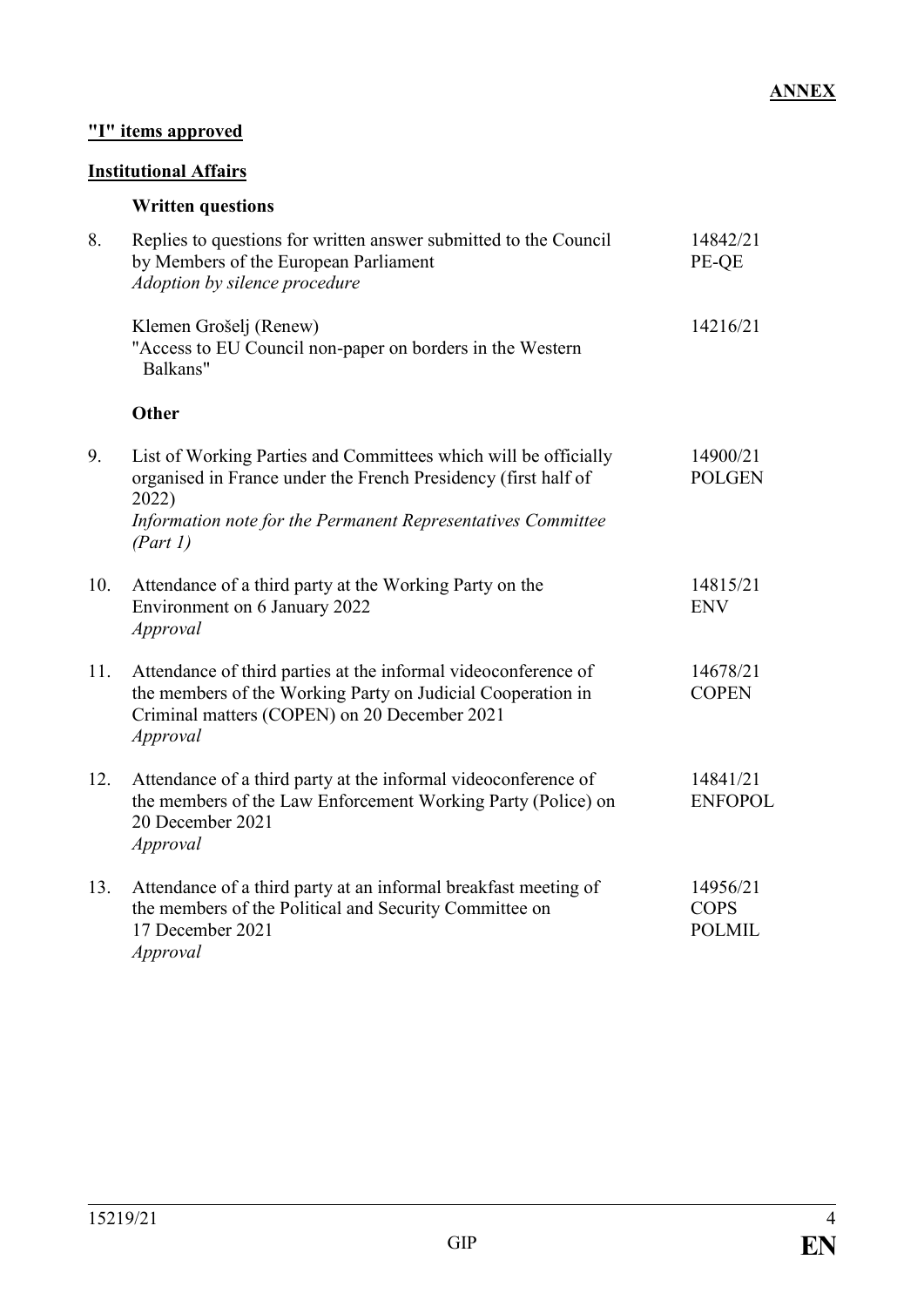## **Research**

| 14.    | Council Decision on the renewal of the scientific and<br>technological cooperation agreement with Brazil<br>Request for the consent of the European Parliament | 14589/21<br>14207/21<br><b>RECH</b> |
|--------|----------------------------------------------------------------------------------------------------------------------------------------------------------------|-------------------------------------|
|        |                                                                                                                                                                |                                     |
| 15.    | Declaration to be signed on behalf of the European Union at the<br>All Atlantic Ocean Research Forum in Spring 2022<br>Authorisation to negotiate an NBI       | 14802/21<br><b>RECH</b>             |
| Health |                                                                                                                                                                |                                     |
| 16.    | Regulation amending Regulation (EU) 2017/746 on in vitro<br>diagnostic medical devices (IVDR)<br>Adoption of the legislative act                               | 14827/21<br><b>PHARM</b>            |
| Youth  |                                                                                                                                                                |                                     |
| 17.    | Decision on a European Year of Youth 2022<br>Adoption of the legislative act                                                                                   | 14820/21<br>$+$ ADD 1-3<br>JEUN     |

### Statement by the Commission

"The Commission takes note of the agreement of the co-legislators to introduce a minimum operational budget of EUR 8 million for the implementation of the European Year of Youth (2022), without prejudice to the possibility of complementary contributions from other relevant Union programmes and instruments in addition to this amount of EUR 8 million.

In addition, the Commission will carry out a mapping exercise throughout the Year and will regularly update it outlining the possible and actual contributions by EU programmes and instruments to the implementation of the European Year of Youth and reporting on the activities. The progress in the deployment of contributions by the Union programmes will be regularly presented to the European Parliament and the Council. These contributions should be considered as complementary and above the minimum operational budget of EUR 8 million<sup>"</sup>

### Statement by Hungary

"Hungary states that equality between women and men is enshrined in the Treaties of the European Union as a fundamental value. Hungary ensures equality between women and men within the framework of the Hungarian national legal system in accordance with internationally binding human rights instruments and within the framework of fundamental values and principles of the European Union. For these reasons, Hungary interprets the concept 'gender equality' as a reference to 'equality between women and men' in the Draft Decision (EU)2021/... of the European Parliament and of the Council on a European Year of Youth (2022).

Furthermore Hungary declares that the Commission's Communication on EU strategy on the rights of the child (hereinafter referred to as "Strategy"), mentioned in this Decision, should be interpreted with due regard to national competences and the specific circumstances in each Member State<sup>"</sup>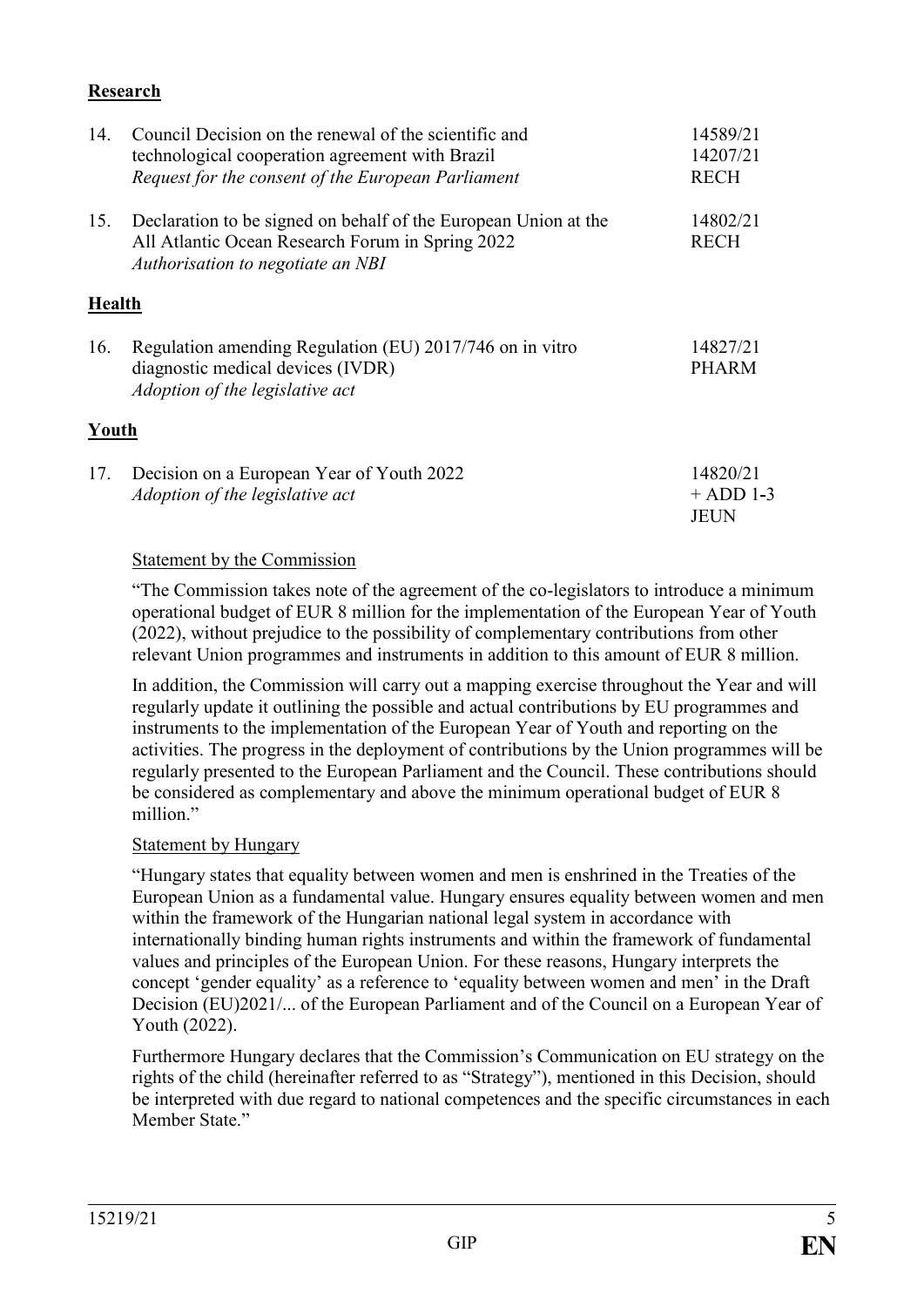### Statement by Poland

"Rzeczpospolita Polska rozumie sformułowanie "równość płci" (ang. "gender equality") jako odnoszące się do równości kobiet i mężczyzn, stosownie do art. 2 i art. 3 TUE.

Ponadto Rzeczpospolita Polska rozumie termin "płeć" (ang. "gender") jako "płeć" (ang. "sex") zgodnie z art. 10, art. 19 ust. 1 oraz art. 157 ust. 2 i 4 TFUE."

### Courtesy translation

"The Republic of Poland understands 'gender equality' as referring to equality between women and men as established in Articles 2 and 3 TEU.

In addition, the Republic of Poland understands 'gender' as 'sex' in accordance with Article 10, Article 19(1) and Article 157(2) and (4) TFEU."

### **Transport**

| 18. | Directive amending Directive 2006/1/EC on the use of hired<br>vehicles<br>Adoption of the Council's position at first reading and of the<br>statement of the Council's reasons | 14832/21<br>$13531/21 + ADD 1$<br><b>TRANS</b> |
|-----|--------------------------------------------------------------------------------------------------------------------------------------------------------------------------------|------------------------------------------------|
| 19. | Joint Letter to ICAO on migrant smuggling and trafficking in<br>persons<br><i>Approval of a letter</i>                                                                         | 14816/21 + COR 1<br><b>AVIATION</b>            |
|     | <b>Delegated or Implementing Acts</b>                                                                                                                                          |                                                |

### **Internal Market and Industry**

| 20. | Commission Delegated Regulation (EU) / of 10.11.2021<br>amending Directive 2014/23/EU of the European Parliament and<br>of the Council in respect of the thresholds for concessions<br>Delegated act - Intention not to raise objections                                                        | 14799/21<br>13792/21<br><b>MAP</b> |
|-----|-------------------------------------------------------------------------------------------------------------------------------------------------------------------------------------------------------------------------------------------------------------------------------------------------|------------------------------------|
| 21. | Commission Delegated Regulation (EU) / of 10.11.2021<br>amending Directive 2014/24/EU of the European Parliament and<br>of the Council in respect of the thresholds for public supply,<br>service and works contracts, and design contests<br>Delegated act - Intention not to raise objections | 14798/21<br>13797/21<br><b>MAP</b> |
| 22. | Commission Delegated Regulation (EU) / of 10.11.2021<br>amending Directive 2014/25/EU of the European Parliament and<br>of the Council in respect of the thresholds for supply, service<br>and works contracts, and design contests<br>Delegated act - Intention not to raise objections        | 14800/21<br>13808/21<br><b>MAP</b> |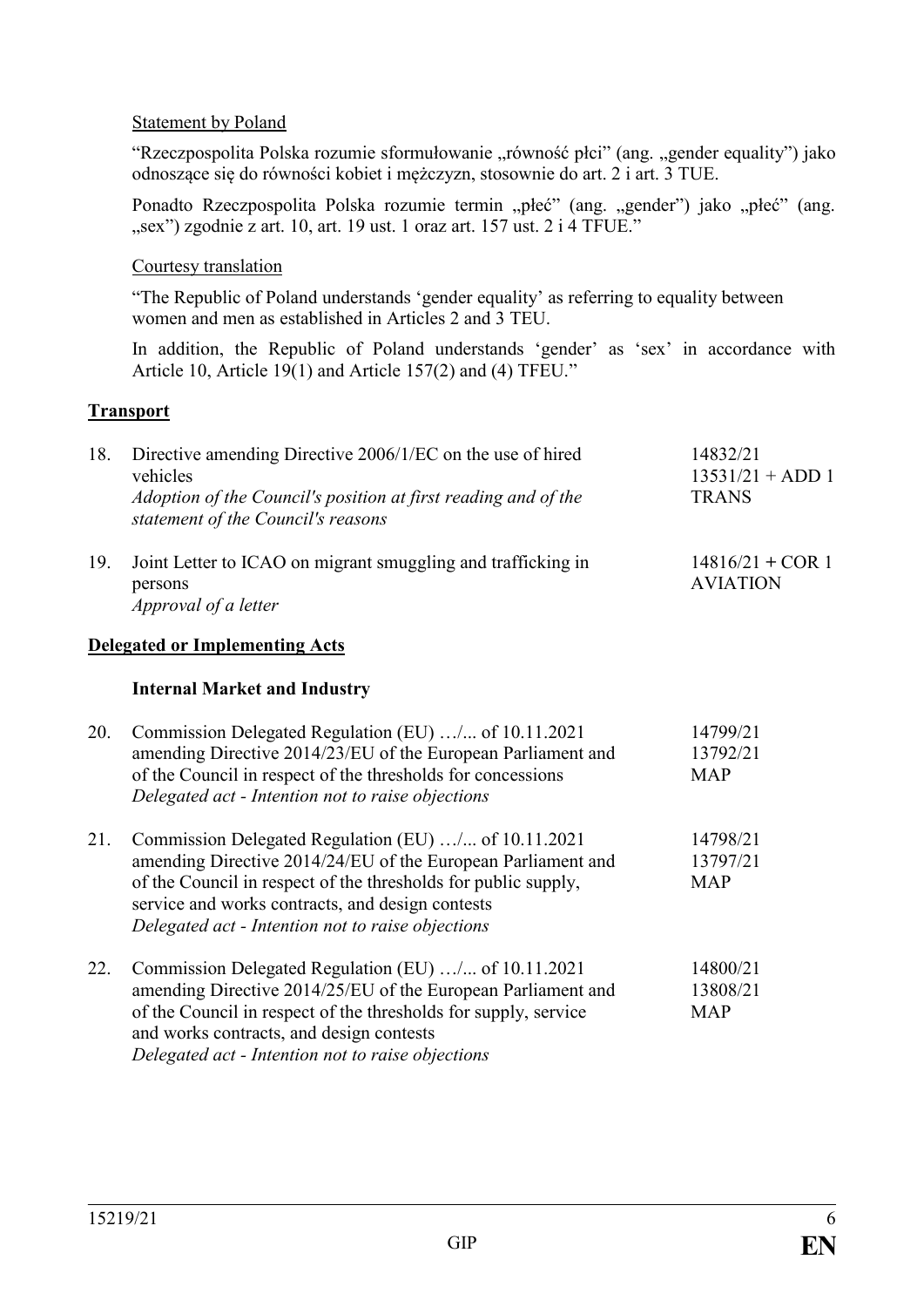| 23. | Commission Delegated Regulation (EU) / of 29.10.2021<br>supplementing Directive 2014/53/EU of the European<br>Parliament and of the Council with regard to the application of<br>the essential requirements referred to in Article $3(3)$ , points (d),<br>(e) and (f), of that Directive<br>Delegated act - Intention not to raise objections | 14795/21<br>13413/21<br>MI                                            |
|-----|------------------------------------------------------------------------------------------------------------------------------------------------------------------------------------------------------------------------------------------------------------------------------------------------------------------------------------------------|-----------------------------------------------------------------------|
|     | <b>EU</b> positions for international negotiations                                                                                                                                                                                                                                                                                             |                                                                       |
| 24. | Council Decision on the EU position in the Joint Committee<br>established by Article 63(1) extending trade and cooperation<br>with the Palestinian Authority<br><i>Adoption</i>                                                                                                                                                                | 14844/21<br>14490/21<br>14502/21<br><b>MAMA</b>                       |
|     | <b>Transparency</b>                                                                                                                                                                                                                                                                                                                            |                                                                       |
| 25. | Public access to documents<br>- Confirmatory application No 39/c/01/21<br><b>Adoption</b>                                                                                                                                                                                                                                                      | 14613/1/21 REV 1<br>$+$ ADD 1<br>14174/21<br><b>INF</b><br><b>API</b> |

## Statement by Finland

"Finland considers that some of the requested documents contain parts, which could be released pursuant to Article 4(6) of Regulation 1049/2001. In particular, Finland positions contained in the documents could be released."

### Statement by Sweden

"Sweden cannot concur with the reasoning in the draft reply. Sweden considers that it is unclear and not sufficiently motivated how disclosure of the documents specifically and actually undermines the protection of legal advice or the decision making process and how this risk is reasonably foreseeable and not purely hypothetical."

### Statement by the Netherlands

"The Netherlands cannot concur with the reasoning in the draft reply to confirmatory application No 39/c/01/21 that (partial) disclosure of the requested documents would (seriously) undermine the ongoing decision-making process and the protection of court proceedings and legal advice. Considering the restrictive interpretation of these exceptions by the Court regarding documents that relate to legislative procedures, the Netherlands believes that it is not sufficiently motivated how these interests are undermined. More specifically, the Netherlands is not convinced that the external pressure is established with certainty (T-540/15 De Capitani, par. 99) and the scope of the legal advice has a particularly sensitive nature or a particularly wide scope that goes beyond the context of the legislative process in question (39/05 P and C 52/05 P Sweden & Turco, par. 69)."